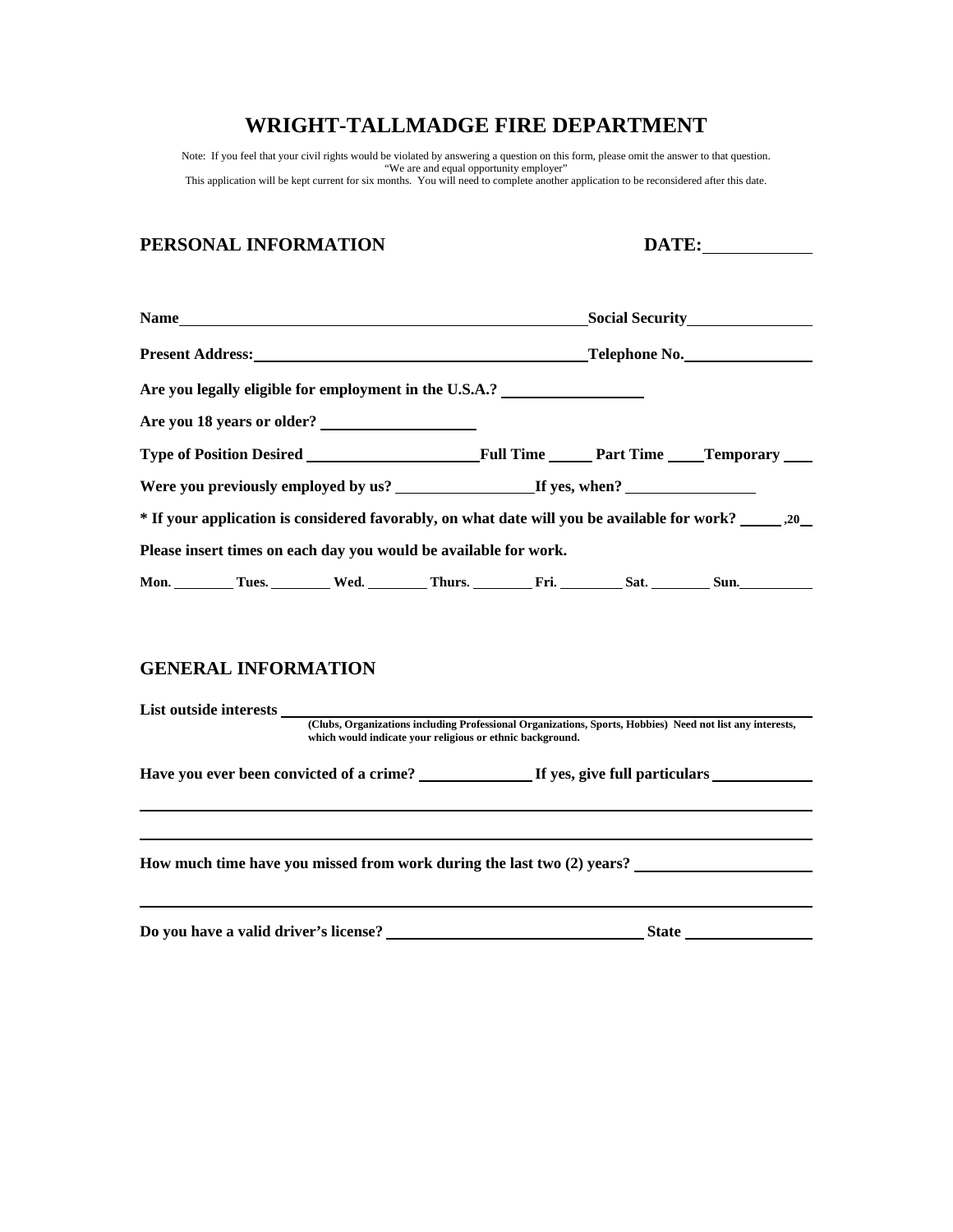## **U.S. ARMED FORCES HISTORY**

**U.S. Armed Forces Service Branch of Service From To** 

**Discharge Disposition** 

# **RECORD OF EDUCATION**

| <b>School</b>  | Name and Address of School | <b>Course of</b><br><b>Study</b> | <b>Check Last Year</b><br>completed | Did you<br>Graduate? | List of<br><b>Diploma</b><br><sub>or</sub><br><b>Degree</b> |
|----------------|----------------------------|----------------------------------|-------------------------------------|----------------------|-------------------------------------------------------------|
| High           |                            |                                  |                                     |                      |                                                             |
| <b>College</b> |                            |                                  |                                     |                      |                                                             |
| Other          |                            |                                  |                                     |                      |                                                             |

**Are there any other experiences, skills, or qualifications, which will be of special benefit in the job for which you are applying? (Applicant should not list any information that Federal or State law precludes obtaining in the pre-employment state)** 

**What type of Business machines do you operate?**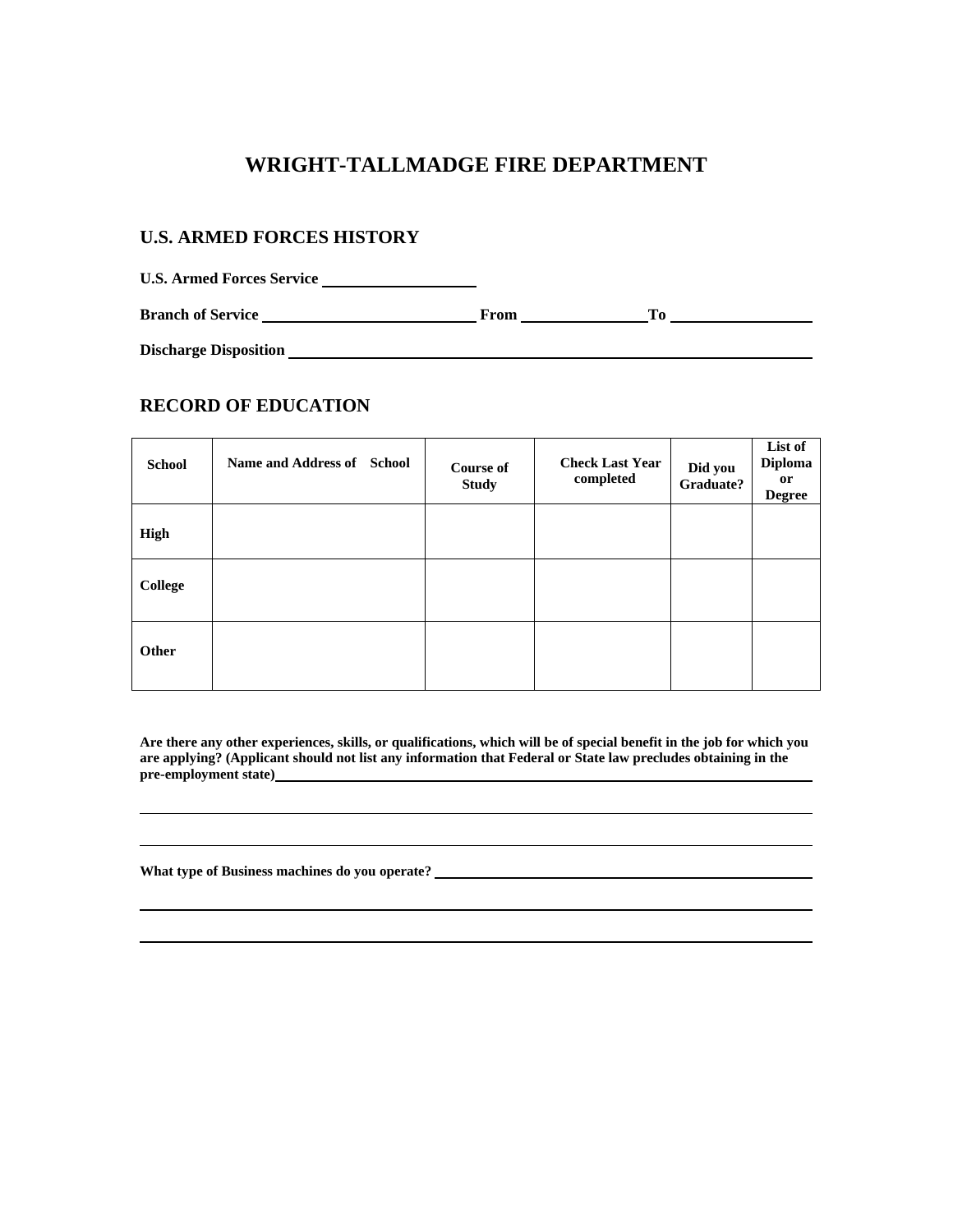### **Omit Military Service History – GIVE PRESENT OR MOST RECENT POSTION FIRST. Information must be complete – Be accurate**

## **EMPLOYMENT EXPERIENCE/WORK HISTORY**

**Start with your present or your last employer. If you need more space, use an extra sheet of paper. If summer or part-time work, please indicate. If you were employed under a maiden or other name, please indicate that name by the employer.** 

**\*May we request a reference from your present employer?** 

| Name and Address of Company or<br>Type of Business and Telephone # | Mo/Yr. | To<br>Mo./Yr. | Starting<br>Salary | Ending<br>Salary | Reason for<br>Leaving | Name of<br>Supervisor |
|--------------------------------------------------------------------|--------|---------------|--------------------|------------------|-----------------------|-----------------------|
|                                                                    |        |               |                    |                  |                       |                       |
|                                                                    |        |               |                    |                  |                       |                       |
|                                                                    |        |               |                    |                  |                       |                       |

| 2 | Name and Address of Company or<br>Type of Business and Telephone # | From<br>Mo/Yr. | To<br>Mo/Yr. | <b>Starting</b><br>Salary | Ending<br>Salary | Reason for<br>Leaving | Name of<br>Supervisor |
|---|--------------------------------------------------------------------|----------------|--------------|---------------------------|------------------|-----------------------|-----------------------|
|   |                                                                    |                |              |                           |                  |                       |                       |
|   |                                                                    |                |              |                           |                  |                       |                       |
|   |                                                                    |                |              |                           |                  |                       |                       |
|   |                                                                    |                |              |                           |                  |                       |                       |

| 3 | Name and Address of Company or<br>Type of Business and Telephone # | From<br>Mo/Yr. | To<br>Mo/Yr. | <b>Starting</b><br>Salary | Ending<br>Salary | Reason for<br>Leaving | Name of<br>Supervisor |
|---|--------------------------------------------------------------------|----------------|--------------|---------------------------|------------------|-----------------------|-----------------------|
|   |                                                                    |                |              |                           |                  |                       |                       |
|   |                                                                    |                |              |                           |                  |                       |                       |
|   |                                                                    |                |              |                           |                  |                       |                       |

| Name and Address of Company or<br>Type of Business and Telephone # | From<br>Mo/Yr. | To<br>Mo/Yr. | Starting<br>Salary | Ending<br>Salary | Reason for<br>Leaving | Name of<br>Supervisor |
|--------------------------------------------------------------------|----------------|--------------|--------------------|------------------|-----------------------|-----------------------|
|                                                                    |                |              |                    |                  |                       |                       |
|                                                                    |                |              |                    |                  |                       |                       |
|                                                                    |                |              |                    |                  |                       |                       |

Have you ever been discharged from any position? **If yes, please explain** 

**Are we granted permission to check all information?** 

Indicate by number **Any of the above employers whom you do not with us to contact.**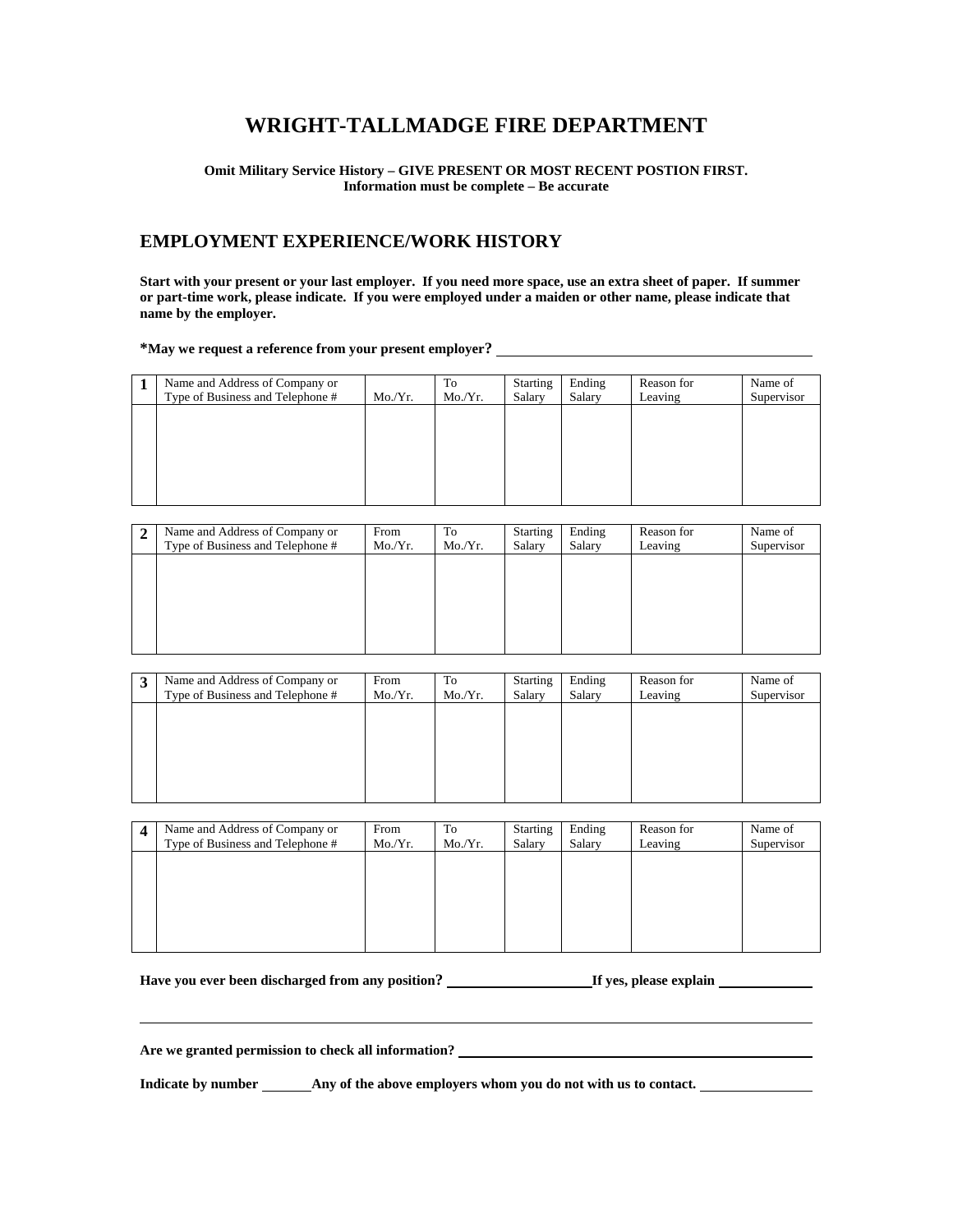## **PERSONAL REFERENCES (Not Former Employers or Relatives)**

| <b>Name and Occupation</b> | <b>Address</b> | <b>Phone Number</b> |
|----------------------------|----------------|---------------------|
|                            |                |                     |
|                            |                |                     |
|                            |                |                     |

**We are an equal opportunity company. We are dedicated to a policy of non-discrimination in employment on any basis including race, creed, age, gender, national origin, weight, marital status, or handicap.**

**Briefly set forth why you desire employment with this (Township, City, or Village Name). \*If additional space is required, please use the "Additional Information" section on the next page.)** 

**Name and Address of the person to be notified in the event of an accident/emergency** 

#### **AUTHORIZATION AND UNDERSTANDING:**

**Upon the signing of this application, I represent that all of the information now or hereafter given by me in support of my application for employment is true and complete. I authorize you to verify any of the information concerning my employment, education, credit or medical history with the appropriate individuals, companies, institutions or agencies and I authorize them to release such information s you require, including my prior disciplinary employment record, without any obligation to give me written notice of such disclosure. I also authorize you to release any information requested by any of my prospective or subsequent employers without any obligation to give me written notice of such disclosure. I hereby release you and them from any liability whatsoever because of any such inquiries and disclosures. I agree that any false information in support of my application may subject me to discharge at any time during the period of my employment. If hired, I agree I will serve at the will of the township and I agree that I shall be bound by the rules, policies, regulations, and terms and conditions of employment of the township as they are from time-to- time changed with or without notice to me. I agree that either party may terminate the employment relationship, with or without cause , at nay time for any reason. I hereby authorize the township to deduct from each and every period of my pay any amounts necessary to offset any damages caused by me or the value of property or money entrusted to me by, or owned by me to the firm during the course of my employment. I agree that these arrangements may only be altered in writing directed to me personally by the Supervisor of the township. I further agree that if I should bring any action or claim arising out of my employment against the township in which the township prevails, I will pay to the township any and all cost incurred by the township in defense of said claims or actions, including attorneys fees. I further agree that my employment is conditional until such time as the results of my pre-employment physical (if such physical is required) are known.** 

| <b>Applicant Signature</b> | Date | 2 <sub>0</sub> |
|----------------------------|------|----------------|
| <b>Witnessed By</b>        | Date | 20             |

**\* Note: This application will be kept current for six months. You will need to complete another application to be reconsidered after this date.**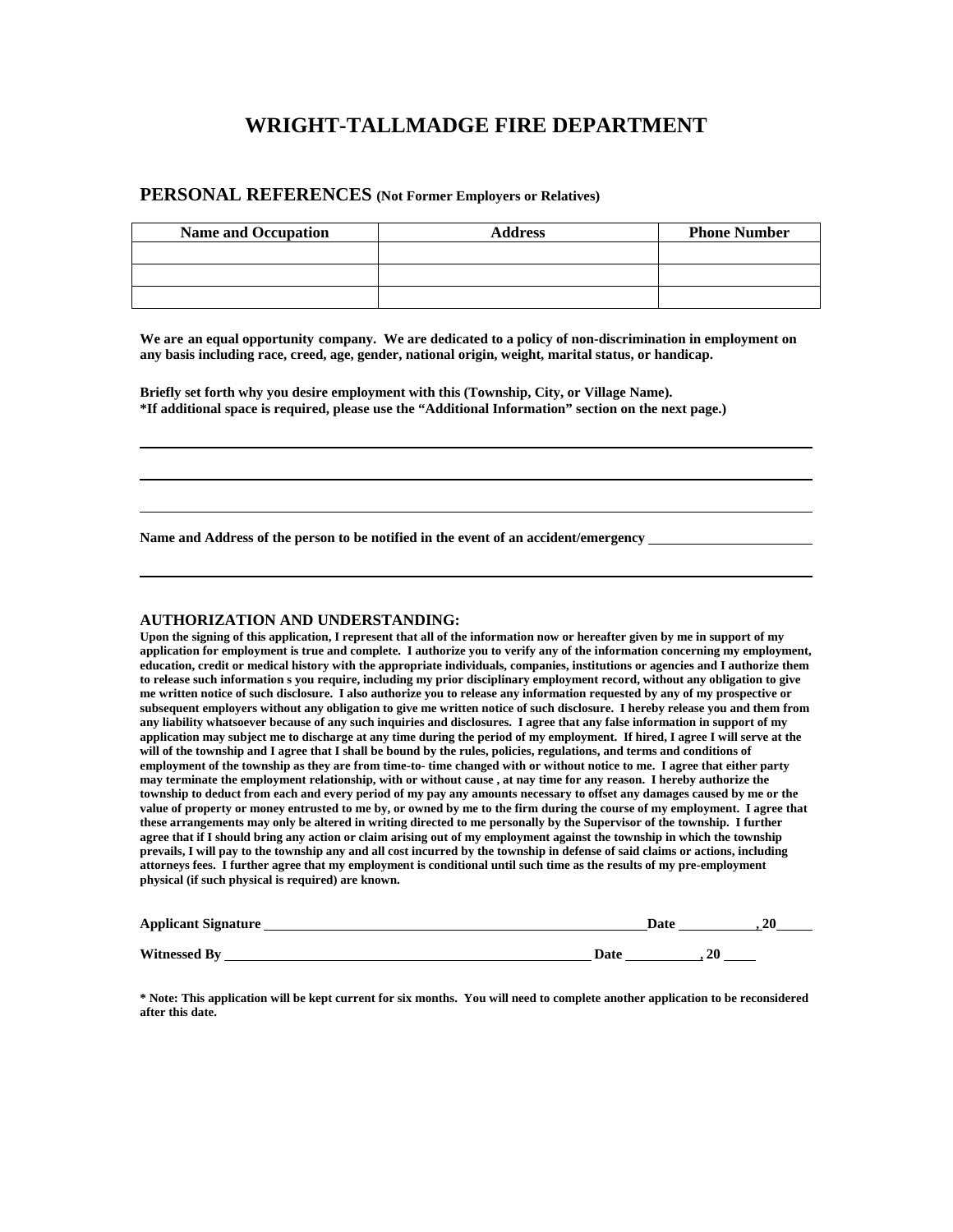**FOR ADDITIONAL INFORMATION** 

### **NOTICE TO JOB APPLICANTS**

**You are hereby notified and advised that you have 182 calendar days from this date to notify this company in writing of any accommodations that you would need as the result of any physical handicap that you have in order to perform the job duties of the position for which you are applying.** 

**A handicap includes:**

 $\overline{a}$ 

 $\overline{a}$ 

- **(a) A physical or mental condition which is the result of disease, injury, congenital condition of birth, or functional disorder if it substantially limits one or more of your major life activities and which is unrelated to your ability to perform the duties of a particular job or is unrelated to your qualifications for employment or promotion;**
- **(b) A history of such a physical or mental condition; or**
- **(c) The condition of being regarded as having such a physical or mental condition.**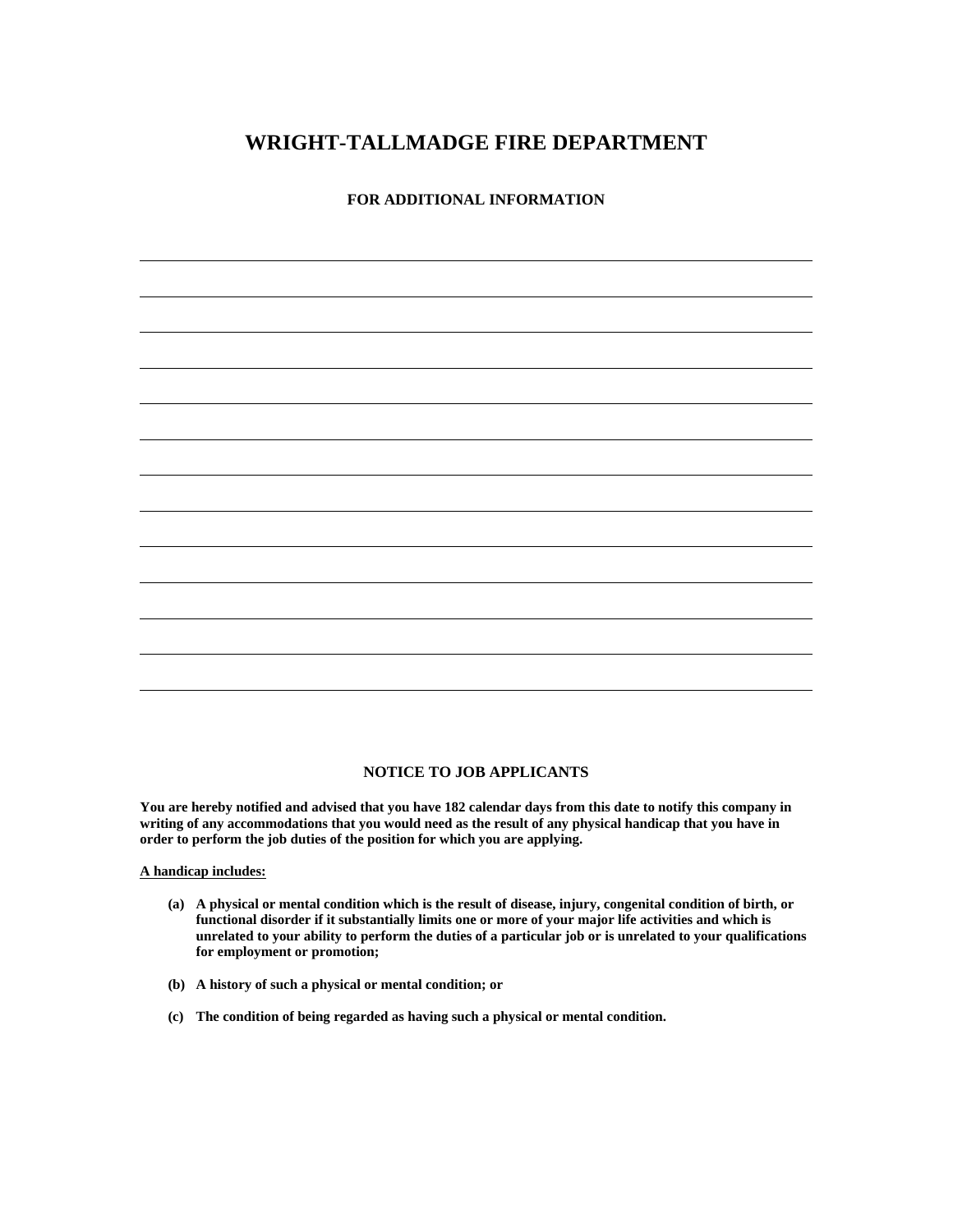#### **TITLE: Paid-On-Call Firefighter**

**REPORTS TO: Chief of Wright-Tallmadge Fire Department**

### **A. WAGE STATUS: Hourly Rate**

## **B. HOURS OF WORK:**

**No regular hours are set for this position. Paid-On-Call firefighters are expected to respond to call-out signal as they are available and are needed. Call-out may occur on any day, at any time, and response to call-out may result in performing job duties for any amount of time from less than a one (1) hour up to several hours continuously. Other reporting times may be specifically assigned for such purposes as training, etc.** 

### **C. PHYSICAL DEMANDS:**

**Very heavy work involving the lifting of objects in excess of 100 lbs. With frequent lifting and/or carrying of objects weighing 50 lbs. or more. Work requires the physical ability to do all of the following:** 

**Climbing: Involves the ascending or descending of ladders, stairs, scaffolding, ramps, poles, ropes and the like, using the feet and legs and/or hands and arms.** 

**Balancing: Involves the maintenance of body equilibrium to prevent falling when walking, standing, crouching, and/or running on narrow, slippery, or erratically moving surfaces.**

**Stooping: Involves bending the body downward and forward by bending the spine at the waist.**

**Kneeling: Involves bending of the legs at the knees and come to rest on the knee/knees.**

**Crouching: Involves bending of the body downward and forward by bending at the legs and knees**.

**Crawling: Involves moving about on the hands and knees or hands and feet.** 

**Reaching: Involves extending the hands and arms in any direction.**

**Handling: Seizing, holding, grasping, turning or otherwise working with the hand or hands (fingering not involved).**

**Fingering: Picking, pinching or otherwise working with the fingers primarily, (rather than with the whole hand or arm as in** *handling***).**

**Feeling: Perceiving such attributes of objects and materials as size, shape, temperature, or texture, by means of receptors in the skin, particularly those of the fingertips.** 

**Talking and/or Hearing: Involves talking and expressing or exchanging ideas by means of the spoken word, and hearing or perceiving the nature of sounds by ear**.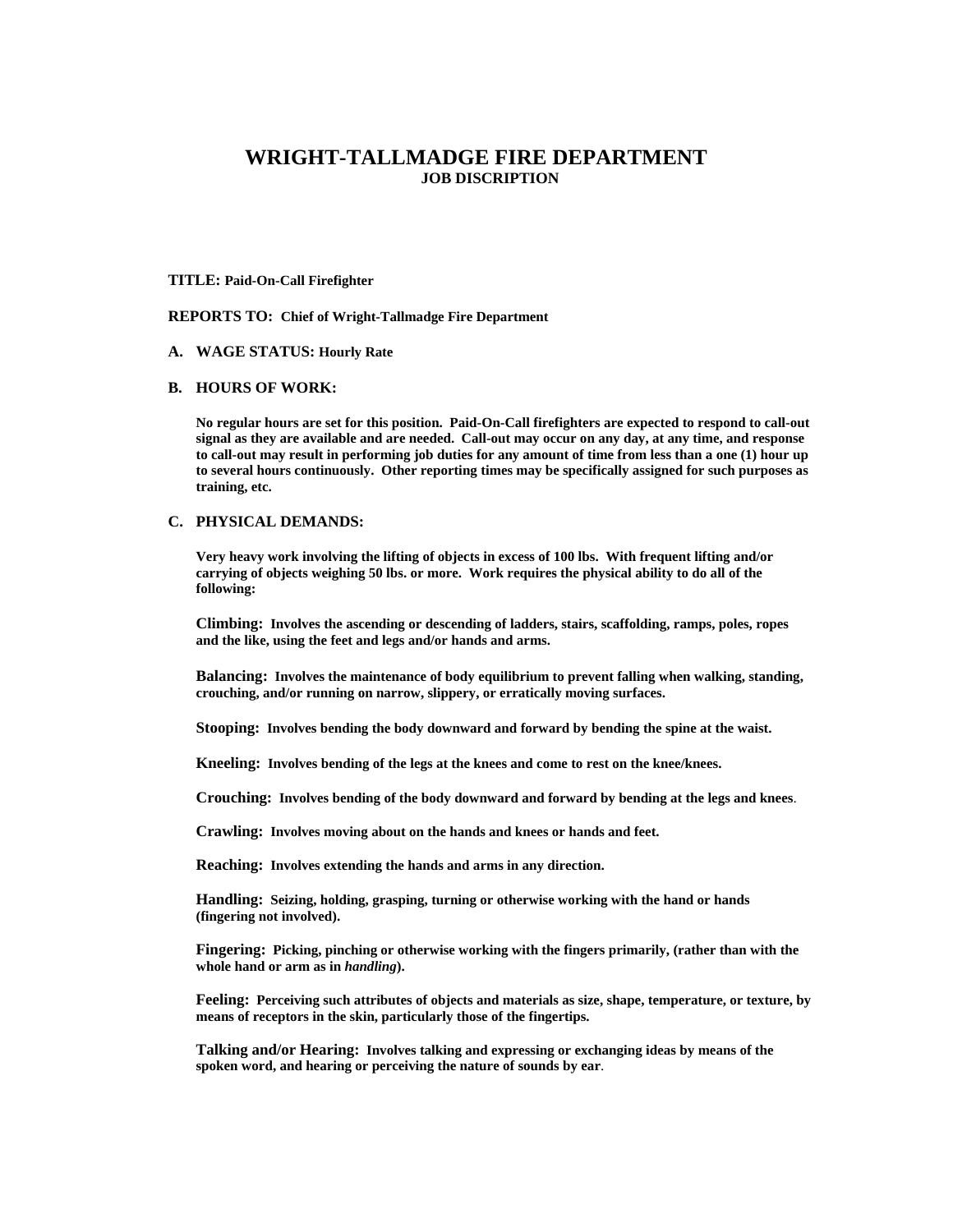**Seeing: Involves obtaining the impressions through the eye of the shape, size, distance, motion, color and/or other characteristics of an object. The major visual functions are:**

- **(1) Acuity, far clarity of vision at 20 feet or more. Acuity, near – clarity of vision at 20 inches or less.**
- **(2) Depth perception three-dimensional vision. The ability to judge the distance and space relationships to see objects where and as they actually are.**
- **(3) Field of vision the area that can be seen up and down or to the right or left, while the eyes are fixed on a given point**.
- **(4) Accommodation adjustment of the lens of the eye to bring the object into sharp focus.**
- **(5) Color vision the ability to identify and distinguish colors.**

**Use of the arms and hands is required in reaching, handling, fingering and/or feeling, writing, operating office equipment. Visual functions include acuity, far and near, depth perception, field of vision, accommodation, and color vision.** 

### **D. ENVIROMENTAL CONDITIONS:**

- **(1) Extremes of cold plus temperature changes: Variations in temperature, which are sufficiently marked and abrupt to cause noticeable body reactions.**
- **(2) Extremes of heat plus temperature changes: Temperature sufficiently high to cause marked bodily discomfort unless provided with exceptional protection.**
- **(3) Wet and humid: Contact with water or other liquids. Atmospheric condition with moisture content sufficiently high to cause marked bodily discomfort.**
- **(4) Noise and vibration: Sufficient noise, either constant or intermittent, to cause marked distraction or possible injury to the sense of hearing, and/or sufficient vibration (production of an oscillating movement or strain on the body or it's extremities from repeated motion or shock) to cause bodily harm if endured day after day.**
- **(5) Hazards: Situations in which the individual is exposed to the definite risk of bodily injury.**
- **(6) Fumes, odors, toxic conditions, dust and poor ventilation:**
	- **(a) Fumes smoky or vaporous exhalations, usually odorous, thrown off as the result of combustion or chemical reaction.**
	- **(b) Odors noxious smells, either toxic or non-toxic**
	- **(c) Toxic Conditions exposure to toxic dust, fumes, gases, vapors, mists, or liquids which cause general or localized disabling conditions as a result of inhalation or action on the skin.**
	- **(d) Dust air filled with small particles of any kind and inorganic dust including silica and asbestos.**
	- **(e) Poor Ventilation Insufficient movement of air causing a feeling of suffocation; or exposure to drafts.**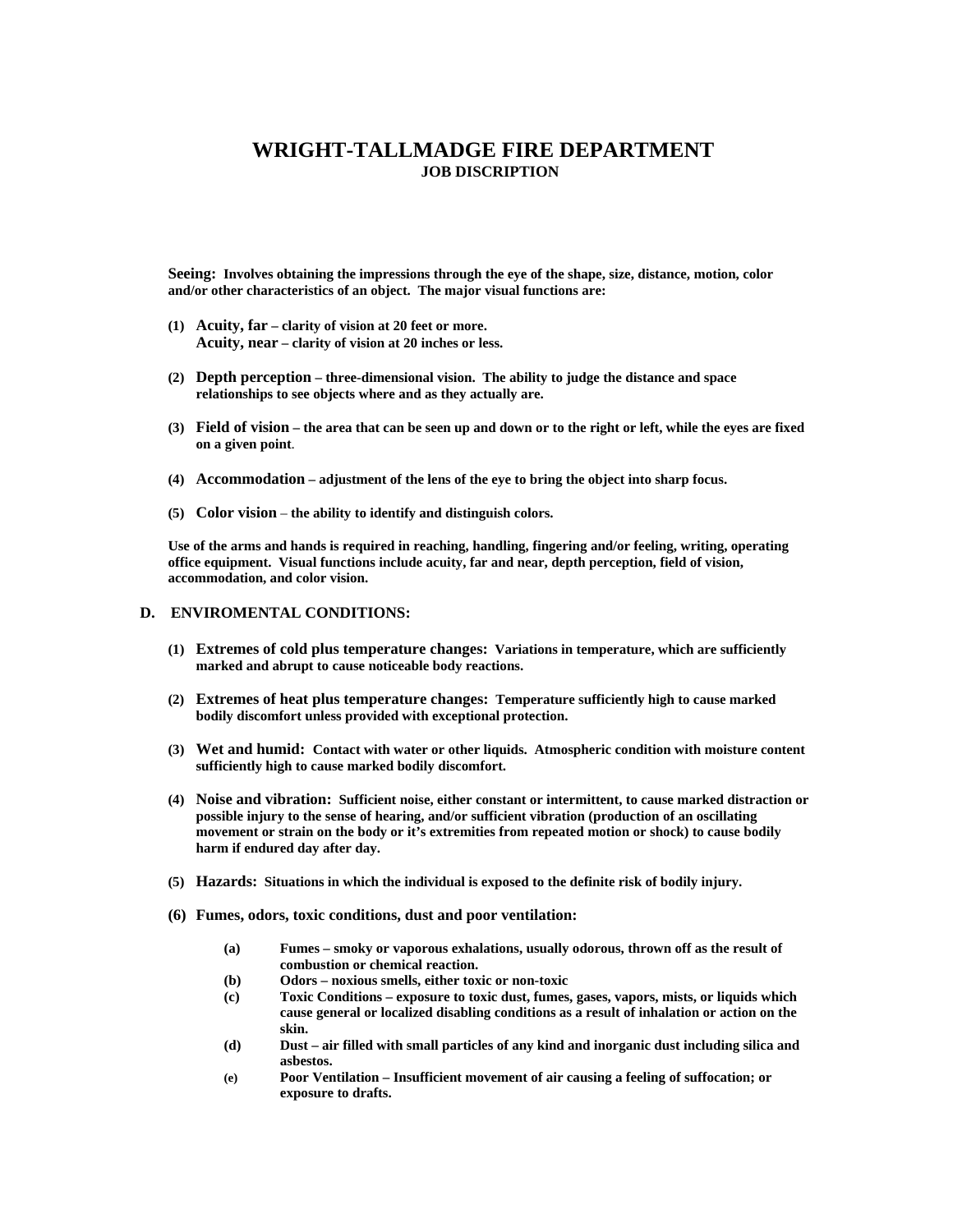## **E. NATURE OF WORK:**

**Controls and extinguishes fires, protects life and property, and maintains equipment as volunteer Firefighter for the Wright-Tallmadge Fire Department. Respond to fire alarms and other emergency calls. Selects hose nozzle, depending on type of fire, and directs stream of water or chemicals onto fire. Positions and climbs ladders to gain access to upper level of buildings or to assist individuals from burning structures. Creates openings in buildings for ventilation or entrance, using ax, chisel, crowbar, electric saw, core cutter, and other power equipment. Protects property from water and smoke by use of waterproof salvage covers, smoke ejectors, and deodorants. Administers first aid and artificial respiration to injured persons and those overcome by** 

**fire and smoke. Communicates with superior during fire by using portable two-way radios. Performs assigned duties in maintaining apparatus, quarters, buildings, equipment, grounds and hydrants. Participates in drills, demonstrations, and courses in hydraulics, pump operation and maintenance and firefighting techniques. May drive and operate firefighting vehicles and equipment.** 

## **F. SPECIFIC MINIMUM QUALIFICATIONS AND REQUIREMENTS FOR INTIAL EMPLOYMENT:**

- **1. Must be physically able to perform the duties of a Paid-On-Call firefighter.**
- **2. Must posses and/or be able to acquire certification and/or licenses required by law to operate fire department vehicles.**
- **3. Must have and continue to maintain a good driving record.**
- **4. Must be insurable under the guidelines established by the Township's liability insurance carriers.**
- **5. Must be able to speak, read, write, understand and comprehend English for the purpose of performing the multiple communication functions of the job's duties and responsibilities, and for the purpose of completing and/or following and/or applying all directives, manuals, logs. Reports and other communications pertaining to your employment.**
- **6. Must be pleasant, congenial and able to remain calm and courteous in relationship with other personnel and the public.**
- **7. Must have the ability to work well with other individuals.**
- **8. Must have the ability to acquire and to use specialized firefighting knowledge, techniques and practices.**
- **9. Must have independent reliable source of transportation available at all times to immediately bring you to the fire station upon receiving the alarm signal.**
- **10. Must have a workable telephone in personal residence at all times and/or cell phone**
- **11. Must not have a beard, side burns or facial hair which will in anyway interfere with the seals on breathing apparatus or cause the seals to improperly seat tightly against the face.**

## **G. GENERAL MINIMUM QUALIFICATIONS AND REQUIREMENTS FOR INTIAL EMPLOYMENT:**

- **1. Able and willing to work cooperatively and effectively within the structure of team approach concept and/or individual initiative concept.**
- **2. Must be self-motivated and be able to perform job duties independent of and without direct supervisory assistance and/or direction.**
- **3. Must have the ability to work well with individuals on both professional and nonprofessional levels, and therefore must have the ability to communicate directly with management personnel and other personnel.**
- **4. Must have a positive attitude toward the job and toward people.**
- **5. Must be able to work well and to perform work efficiently and productively under pressure, which may be caused by having to face critical and unexpected situations.**
- **6. Must be willing and able to report for work when called in a fit mental and physical condition in order to perform job duties and assigned tasks. This includes the willingness and ability to participate in training and development activities.**
- **7. Must be able to correctly fill out and maintain records and logs, time cards and other forms and reports as required.**
- **8. Must be able to perform those duties that require contact with other persons, whether fellow employees or the public, in an amiable and courteous manner.**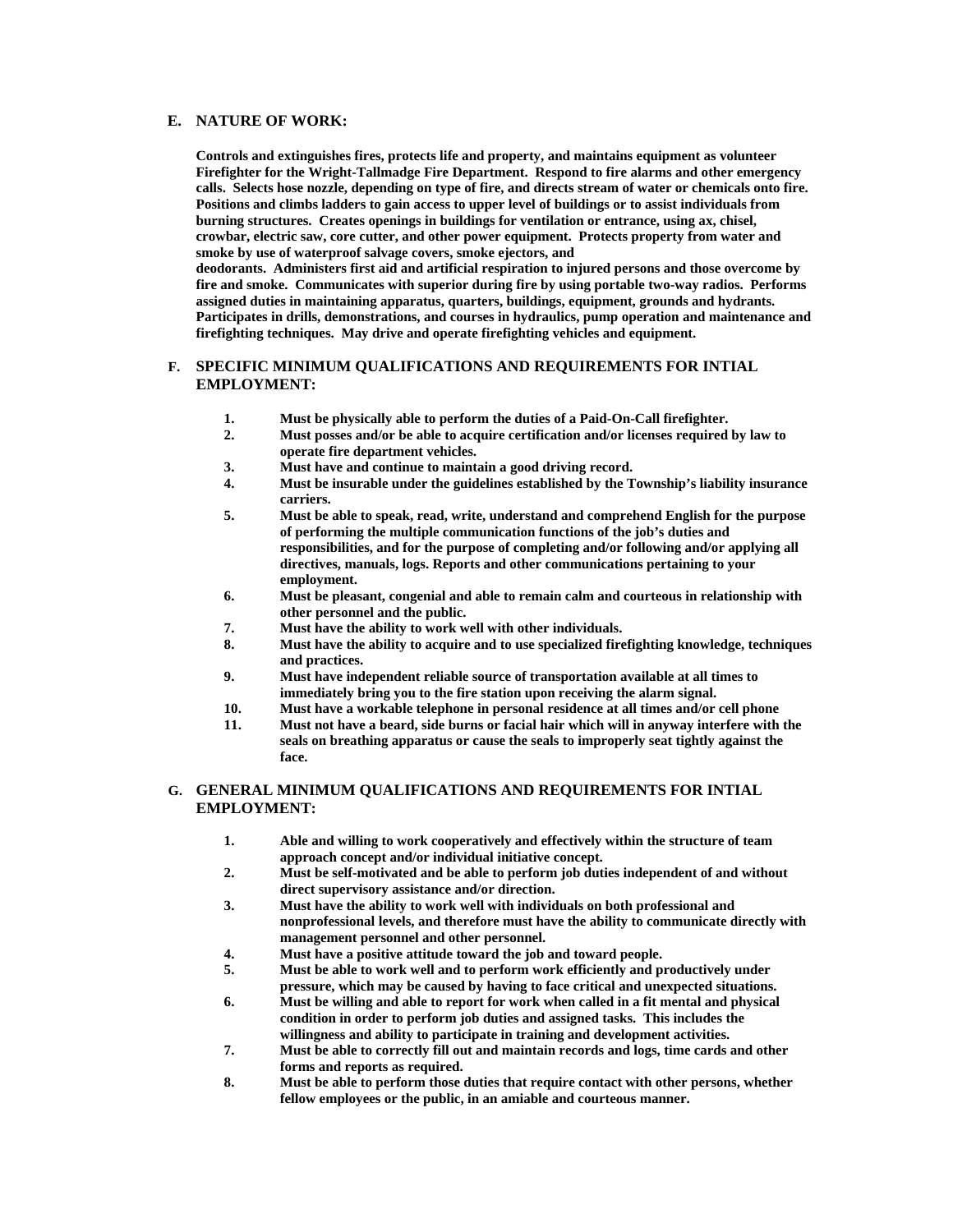### **JOB APPLICANT'S UNDERSTANDING**

#### **I understand and agree that:**

- **1. Any materials misrepresented or deliberate omission of a fact in my application may be justification for refusal of, or employed, termination from employment.**
- **2. It is my understanding that the township will make thorough investigation of my entire work and personal history and may verify all data given in my application for employment, related papers, or oral interviews. I authorize such investigation and the giving and receiving of any information requested by the company and I release from liability any person giving or receiving any such information. I understand the falsification of data so given or other derogatory information discovered as a result of this investigation may prevent my being hired, or if hired, may subject me to immediate dismissal.**
- **3. I agree that my employment may be terminated by the township at any time without liability for wages or salary except such as may have been earned at the date of such termination. If requested by the management at any time, I agree to submit to search of my person or of any locker that may be assigned to me, and I hereby waive all claims for damages on account of such examination. I authorize any physician or hospital to release any information which may be necessary to determine my ability to perform the duties of a job I am being considered for prior to employment or in the future during my employment with the township.**
- **4. Although management makes every effort to accommodate individual preferences, business needs may at times make the following conditions mandatory; overtime, shift work, a rotating work schedule or work schedule other than Monday through Friday. I understand and accept these as conditions of my continuing employment.**

**I further understand that this is an application for employment and that no employment contract is being offered.** 

 **I further understand that if I am employed, such employment is an indefinite period of time and that the Township can change wages, benefits and conditions at any time.** 

**\*I have read and understand and I agree to the above.** 

**Signed: Date:** 

**Witnessed: Date:** 

**\*To be filed in the employee's personnel file**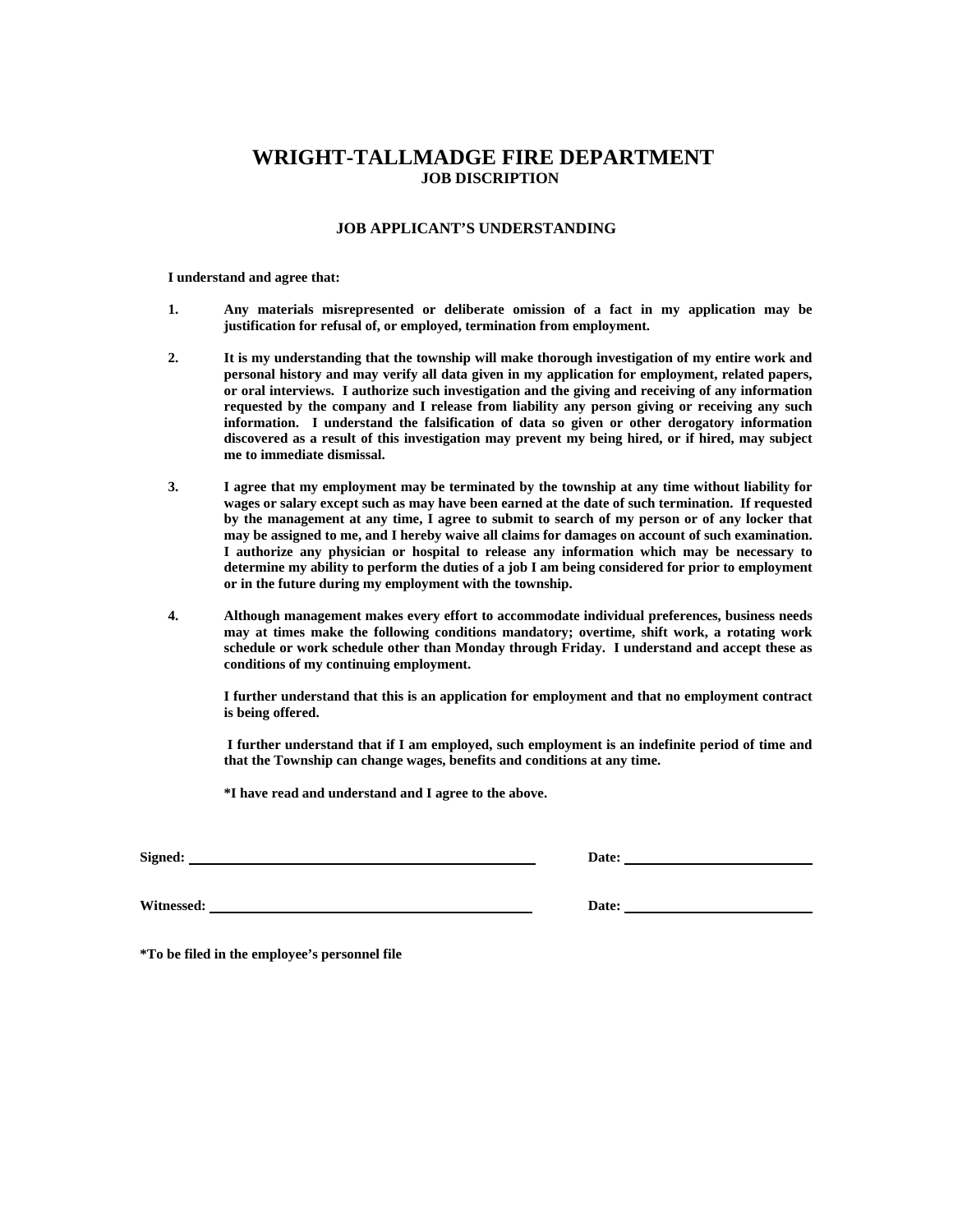### **JOB APPLICANT'S RELEASE AND WAIVER (Previous or current employer)**

**I, the contract of the contract of the contract of the contract of the contract of the contract of the contract of the contract of the contract of the contract of the contract of the contract of the contract of the contra Department for consideration of employment with the Township, do hereby authorize through it's employees, agents, representatives or assigns to release and convey to Wright-Tallmadge Fire Department either verbally in person or by telephone, or in written form, any information contained in said authorized company's records with regard to my employment with said company as such pertains or may pertain to my disciplinary, attendance and tardiness records, performance evaluations, training and reason's for termination, or any such related information that is not maintained in written form but may otherwise be recalled from the memories of my previous supervisors or work leaders so that such information may assist the Township in making a determination regarding my qualifications for employment.** 

**I agree to fully and completely release and forever discharge the foregoing named company, it's offices, directors, employees, agents, successors, representatives and assigns from any and all liability, claims, demands and causes of action whatsoever, including but not limited to, claims of personal injury, harm, defamation of character, claims of invasion of privacy, unauthorized release of personal records and/or information , or information which may lead to my wrongfully being denied employment, or if employed, my wrongful discharge, and employment discrimination including age discrimination, or employment discrimination based upon physical or mental handicap, arising directly or indirectly out of its decision to provide such above described information to the Township and its having provided such.** 

| Signed:    | Date: |
|------------|-------|
| Witnessed: | Date: |

**Three signed originals required. One forwarded to previous employer. One retained by applicant. One to be filed in employee's personal file.**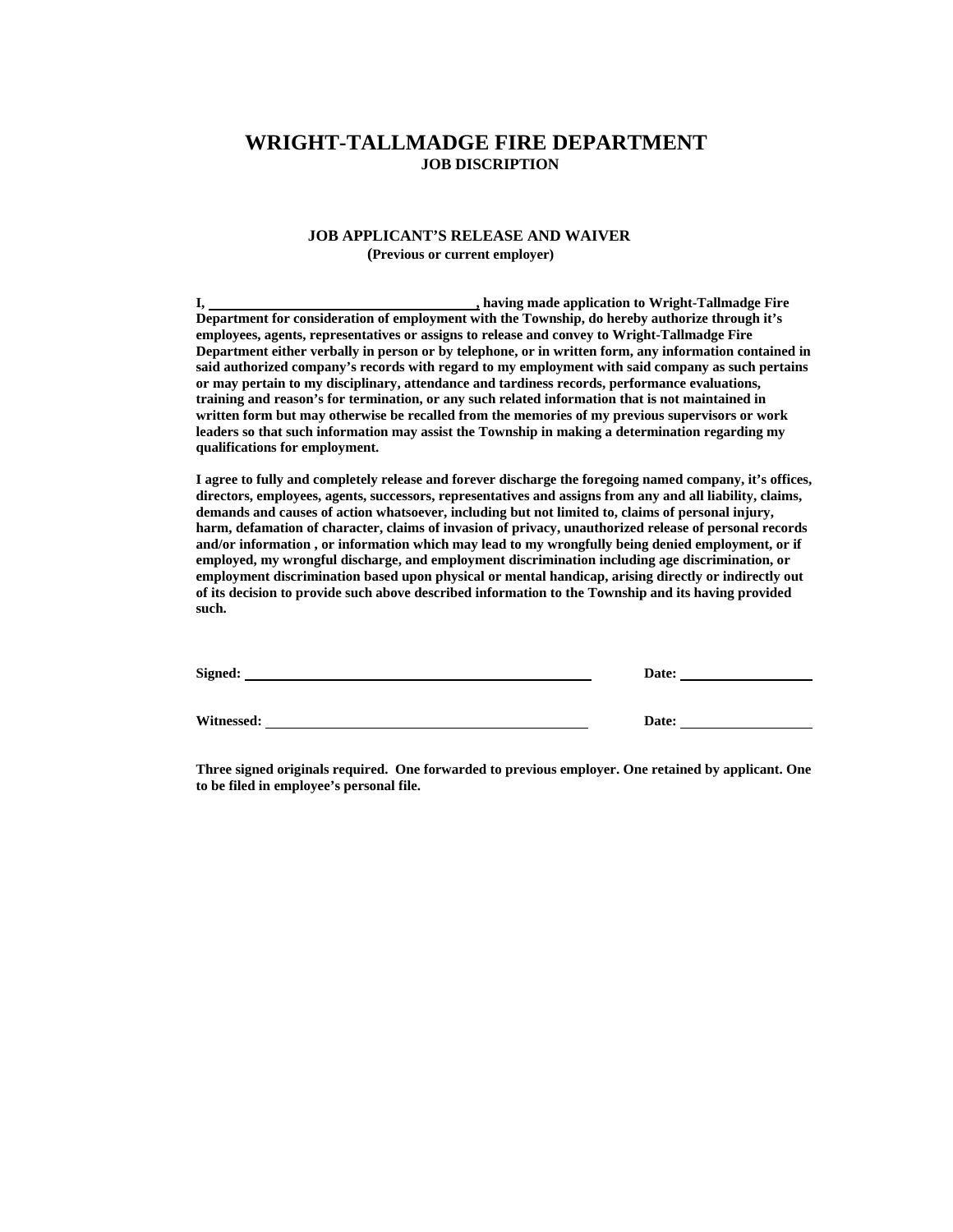## **JOB APPLICANT'S RELEASE AND WAIVER**

 **(Personal or Professional Reference)** 

**I, , having made application to Wright-Tallmadge Fire Department for consideration of employment with the Township, do hereby authorize through his/her employees, agents, representatives or assigns to release and convey to Wright-Tallmadge Fire Department, either verbally in person or by telephone, or in written form, any information derived from his or her personal or otherwise acquired knowledge of me that he or she desires to share or deems appropriate to impart to the Township that pertains to my health, character, personality traits, mental facilities, training, education, employment history, personal qualifications, skills, abilities, training and experience.** 

 **I agree to fully and completely release and forever discharge the foregoing named company, it's offices, directors, employees, agents, successors, representatives and assigns from any and all liability, claims, demands and causes of action whatsoever, including but not limited to, claims of personal injury, harm, defamation of character, claims of invasion of privacy, unauthorized release of personal records and/or information , or information which may lead to my wrongfully being denied employment, or if employed, my wrongful discharge, and employment discrimination including age discrimination, or employment discrimination based upon physical or mental handicap, arising directly or indirectly out of its decision to provide such above described information to the Township and his/her having provided such.** 

| Signed:    | Date: |
|------------|-------|
|            |       |
| Witnessed: | Date: |

**Three signed originals required. One forwarded to previous employer. One retained by applicant. One to be filed in employee's personal file.**